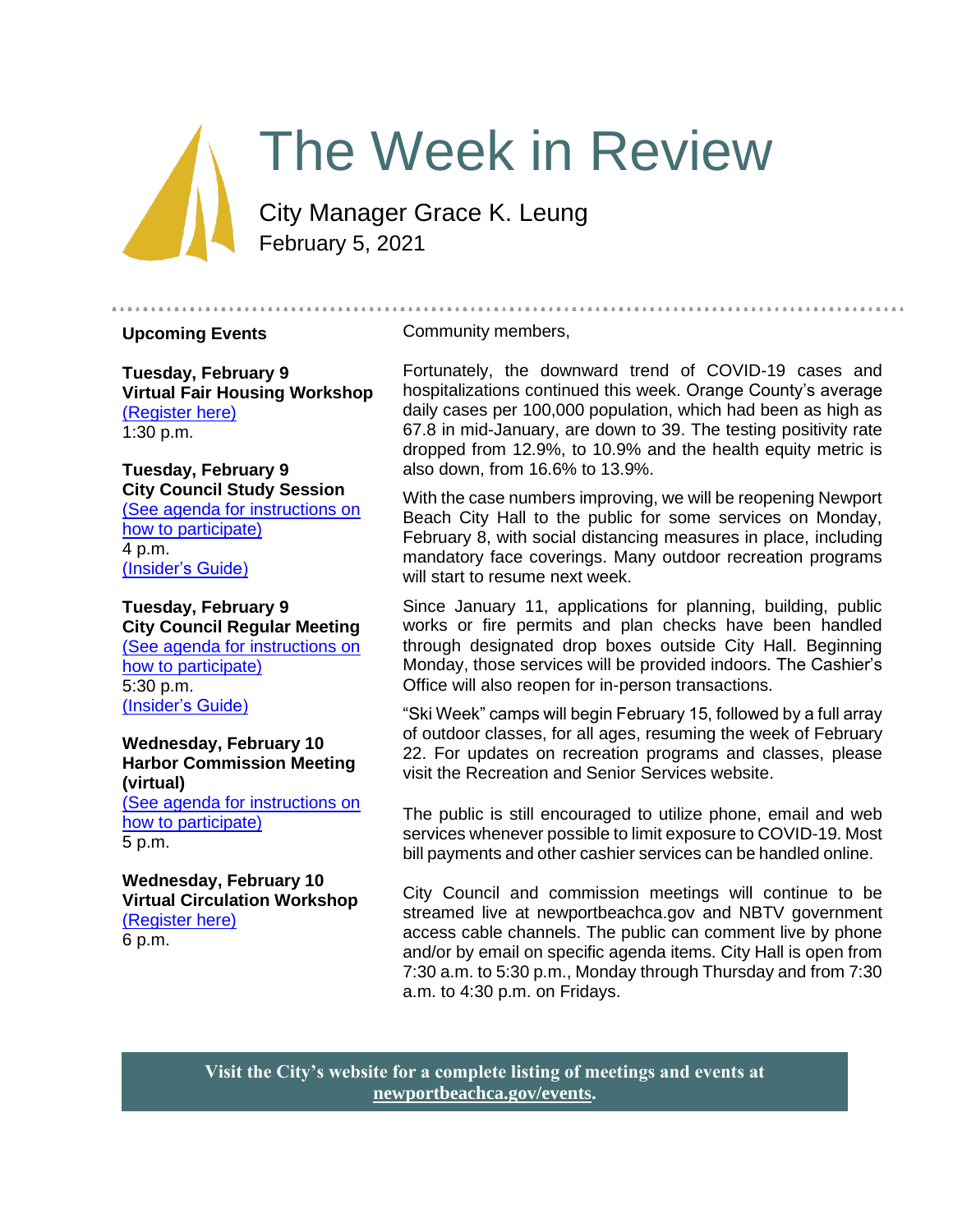**Thursday, February 11 Zoning Administrator Mtg. (Virtual)** [\(See agenda for instructions on](https://www.newportbeachca.gov/government/departments/community-development/planning-division/zoning-administrator)  [how to participate\)](https://www.newportbeachca.gov/government/departments/community-development/planning-division/zoning-administrator) 10 a.m.

# **Thursday, February 11 City Arts Commission Meeting (virtual)**

[\(See agenda for instructions on](https://newportbeachca.gov/Home/Components/Calendar/Event/65049/72)  [how to participate\)](https://newportbeachca.gov/Home/Components/Calendar/Event/65049/72) 5 p.m.

Meanwhile, the County of Orange continues to improve its vaccination registration system and distribution efficiency. Last weekend, about 13,000 vaccinations were distributed in two days. Since early January, 242,349 people have received at least one dose of the vaccine (the figure includes first and second doses) from the County.

Here is updated vaccine information and resources as of February 5:

The County's Soka University Super Point-of-Dispensing (POD) site has added an ADA vaccine lane for individuals with appointments who are persons with disabilities displaying vehicle placards or license plates.

• A Spanish language version of Othena.com is now available by clicking on "English" at the top of the page and then selecting "Español" in the dropdown menu. A Vietnamese language version of Othena.com is coming soon. Updates to the Othena smartphone app are currently in the works to include both languages.

• CVS Pharmacy announced this week that it will begin distributing vaccines at its stores in select Southern California cities, including Newport Beach, beginning Feb. 11. This will be done by appointment, with no walk-ins allowed. CVS will follow the state guidelines for priority distribution. For more information visit: [https://www.cvs.com/immunizations/covid-](https://www.cvs.com/immunizations/covid-19-vaccine)[19-vaccine](https://www.cvs.com/immunizations/covid-19-vaccine)

To make a vaccine appointment through the County system, visit Othena.com and register to be placed in a "digital waiting room." Appointment notifications to those in the "digital waiting room" will be prioritized based on factors including age, time of registration and available vaccine supply. Eligible individuals will be notified to schedule an appointment by email or notification through the Othena app. Appointments are scheduled for no more than three days out as the County depends on the State for its supply of vaccine doses.

Those who received their first vaccine dose through the Othena system will automatically receive their second dose appointment confirmation through Othena.

• Anyone 65 and older can make an appointment and receive the vaccine. If you are under 65, please do not make an appointment or download the app.

• You must make an appointment to be vaccinated. Vaccinations will only be administered to those who have an appointment. This means that no walk-ups are being allowed at the vaccine distribution sites.

• If you have questions or need technical assistance call 714- 834-2000, Monday through Friday from 8:30 a.m. to 5 p.m., or email Othena at **support@compositeapps.net**. This is for support with the Othena system, not to schedule appointments.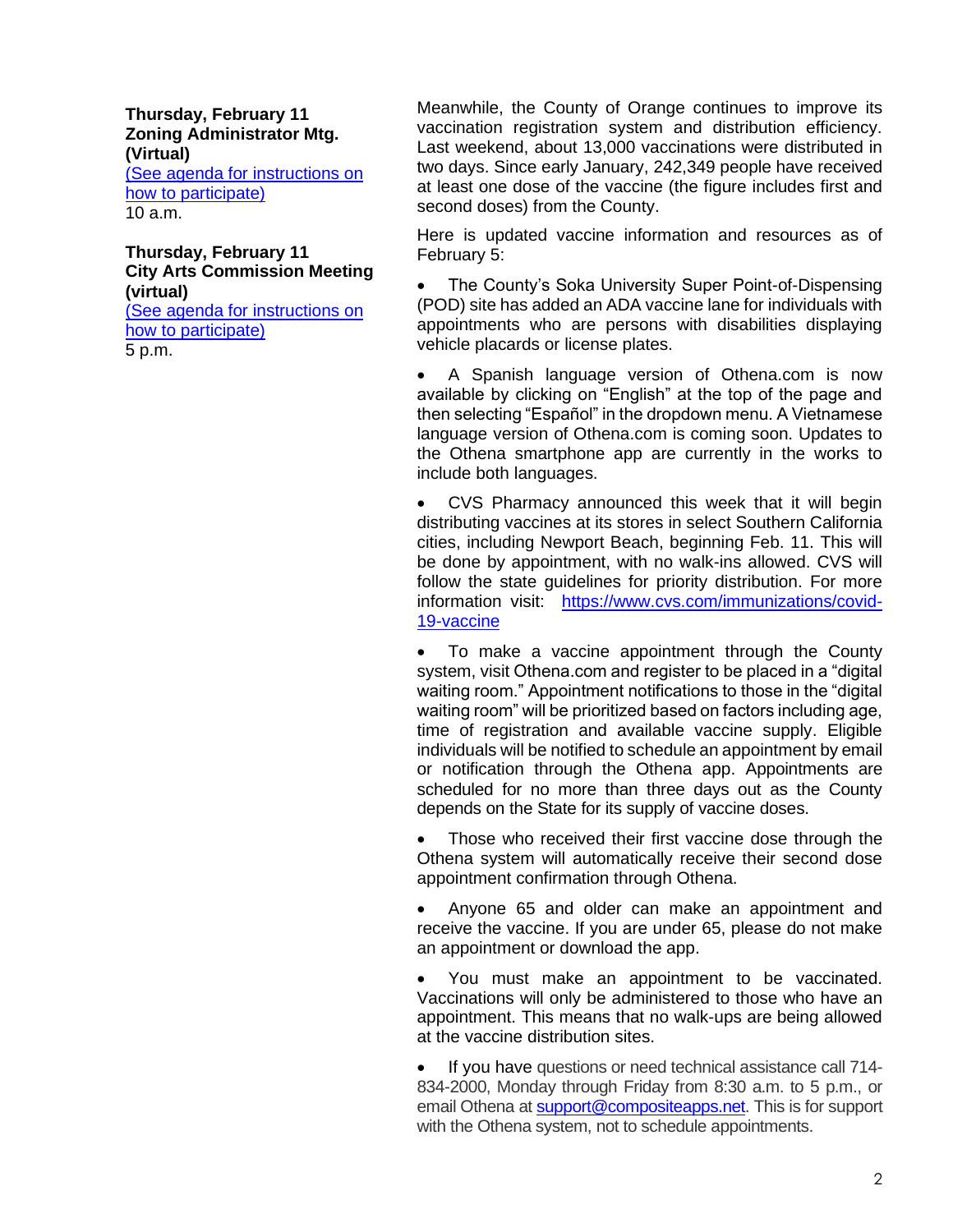- The County has developed a weekly e-newsletter dedicated to vaccine information. You can sign up to receive the OC COVID19 Vaccine Facts newsletter [at this link.](https://occovid19.ochealthinfo.com/covid-19-vaccine-resources) Scroll down until you see the subscribe button and enter your email.
- Newport Beach will host local, community clinics once it is authorized by the County. The City has submitted a formal request to the County of Orange seeking authorization to host community clinics once the larger, County distribution sites have been established and additional vaccine doses become available.

# **COVID-19 Cases in Newport Beach**

As of February 4, the total number of COVID-19 cases in Newport Beach was 3,381 and the total cases in Orange County was 235,310. The number of recovered COVID-19 patients countywide as of February 4 was 192,411. These figures are provided to Orange County by the California Department of Public Health.

# **Homelessness Update**

Addressing homelessness continues to be a priority in the City's ongoing COVID-19 response, working closely with contractor City Net and regional partners throughout the county and state. The City Net hotline number is (714) 451-6198. Those who call the hotline may leave a detailed voicemail message for themselves or others in need and City Net staff will respond within 48 hours. For immediate assistance call the County's Crisis Prevention Hotline at (877) 7-CRISIS or (877) 727-4747.

#### Success Stories

- Thanks to generous donations from the Newport Beach community, a newly housed woman was able to pay January rent and stay in her home. The woman's hours were reduced at work due to COVID-19 and she was unable to afford the full monthly rent payment. The woman recently found housing after living in her car for two years following a divorce. She continues to work in Newport Beach and accepted a second job to supplement her income.
- A man who was sleeping in his car was enrolled into City Net services. City Net will complete a housing assessment with him to locate appropriate living arrangements.
- City Net enrolled a man into services who is staying by the Newport Transportation Center. They are working to obtain General Relief funds and an Electronic Benefits Transfer card. General Relief is a cash assistance program funded by the County of Orange. The program provides temporary cash aid and is a loan for indigent adults who do not qualify for Federal or State funded cash programs. The EBT service provides \$125 a month per person to purchase food.
- An elderly woman who was placed into a motel at the beginning of the COVID-19 pandemic received a housing voucher. City Net case managers and housing navigators are locating appropriate housing for her.
- City Net staff continues to provide food gift cards, support, and case management to several people sheltering in motels while they await placement into permanent, supportive housing.

# **Community Invited to Upcoming Circulation Workshop on February 10**

On Wednesday, February 10, at 6 p.m., the City will host a workshop related to the Circulation Element update.

Over the past few months, community members have shared individual visions, expressed concerns, identified challenges, and helped the City understand what is important about transporting people and goods in Newport Beach. At this upcoming workshop, we now need the community's help to incorporate this important feedback into an updated General Plan Circulation Element. Please join us, as we work to capture the vision of the community in the current update effort!

Participants can [register here](https://zoom.us/meeting/register/tJckfu2tqDguHde7wek4KAEu-Xu3-QDlON1a) for the virtual workshop, hosted on Zoom.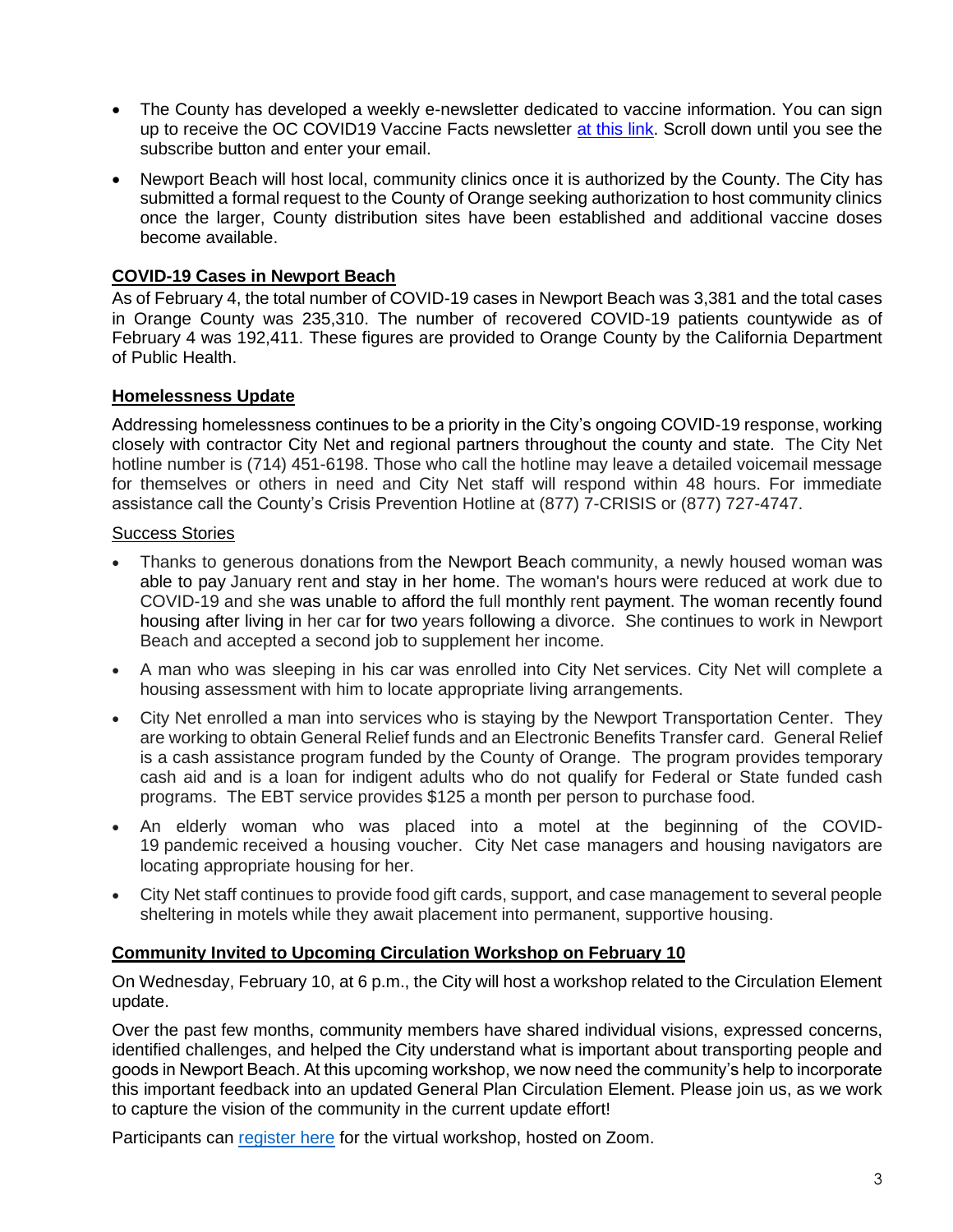The entire community is invited and encouraged to attend. If you are unable to make it, the workshops will be recorded and made available on [www.newporttogether.com.](http://www.newporttogether.com/) Check it out and sign up to stay informed!

# **Ocean Piers Maintenance Inspections**

As part of Public Works regularly scheduled maintenance work, the City is inspecting the above and below water components of the Newport and Balboa Piers. Divers will be inspecting each of the pier piles for damage and making note of any piles that may need future repair. The divers will be in the water around the two piers starting Monday, February 8th and anticipate being completed in a week's time.

# **Grant Howald Park Rehabilitation**

The Grant Howald Park Rehabilitation has made great progress. The City's contractor has completed the undergrounding trench work along Fifth Avenue and Goldenrod Avenue in anticipation of the utility company wiring and removal of poles. The grading and drainage of the multi-purpose synthetic field is almost complete and the turf will be installed in the next few weeks. Finally, the new playground equipment has been installed. There is still much to do, but the project is on schedule with a planned opening date in May. We thank the community for their patience throughout this process. To see a project time-lapsed video, please visit the Grant Howald Park project website: [www.newportbeachca.gov/granthowaldpark](http://www.newportbeachca.gov/granthowaldpark) 

# **Recreation & Senior Services Programs – Sign Up Now**

The Recreation & Senior Services Department will resume outdoor programs and activities the week of February 8. The City website will be updated daily with fun filled activities, classes, fitness and more. Active Kids and Marina Park Preschool child care programs will remain operational as well as outdoor youth sports are permitted under the current safety guidelines. Parks, trails and sport courts are open as well as lap swim at Corona del Mar High School. OASIS personal training will resume on February 8 with outdoor classes starting February 22. OASIS services, such as Meals on Wheels, transportation, and social services continue to remain operational. Community Centers remain closed to the public. For more information on Recreation and Senior Service programs contact at us at 949-644-3151 o[r newportbeachca.gov/recreation.](file:///C:/Users/John%20Pope/AppData/Local/Temp/newportbeachca.gov/recreation)

# <span id="page-3-0"></span>**Insider's Guide for the Newport Beach City Council Meeting on February 9, 2021**

Our next City Council meeting is Tuesday, February 9. Items that may be of interest are highlighted below. The entire agenda, and all reports, can be viewed [here.](https://www.newportbeachca.gov/Home/Components/Calendar/Event/64232/72)

There will be a Study Session at **4 p.m**.:

- The City's Community Development Department will present the current status of the General Plan Housing Element update process, with a discussion on housing site locations such as existing office, hotel, and light industrial sites, accessory dwelling units (ADUs) and more. The City has been hosting virtual workshops for the past several months to gather community input on updates to the Housing Element, focused on accommodating state mandates for additional housing unit development during the next decade.
- The Regular Meeting begins at **5:30 p.m.** The following are items of note:

Public Hearings:

• The Council will hear public input on proposed amendments to the Local Coastal Implementation Plan that relate to the Balboa Village Parking Management Overlay District and Plan. The proposed action includes placing the Balboa Village Parking Management Overlay District and Plan, first adopted by the Council as a City ordinance in 2015, into the Local Coastal Implementation Plan. The amendment was approved by the California Coastal Commission in September, with suggested modifications. The Balboa Village parking plan is designed to